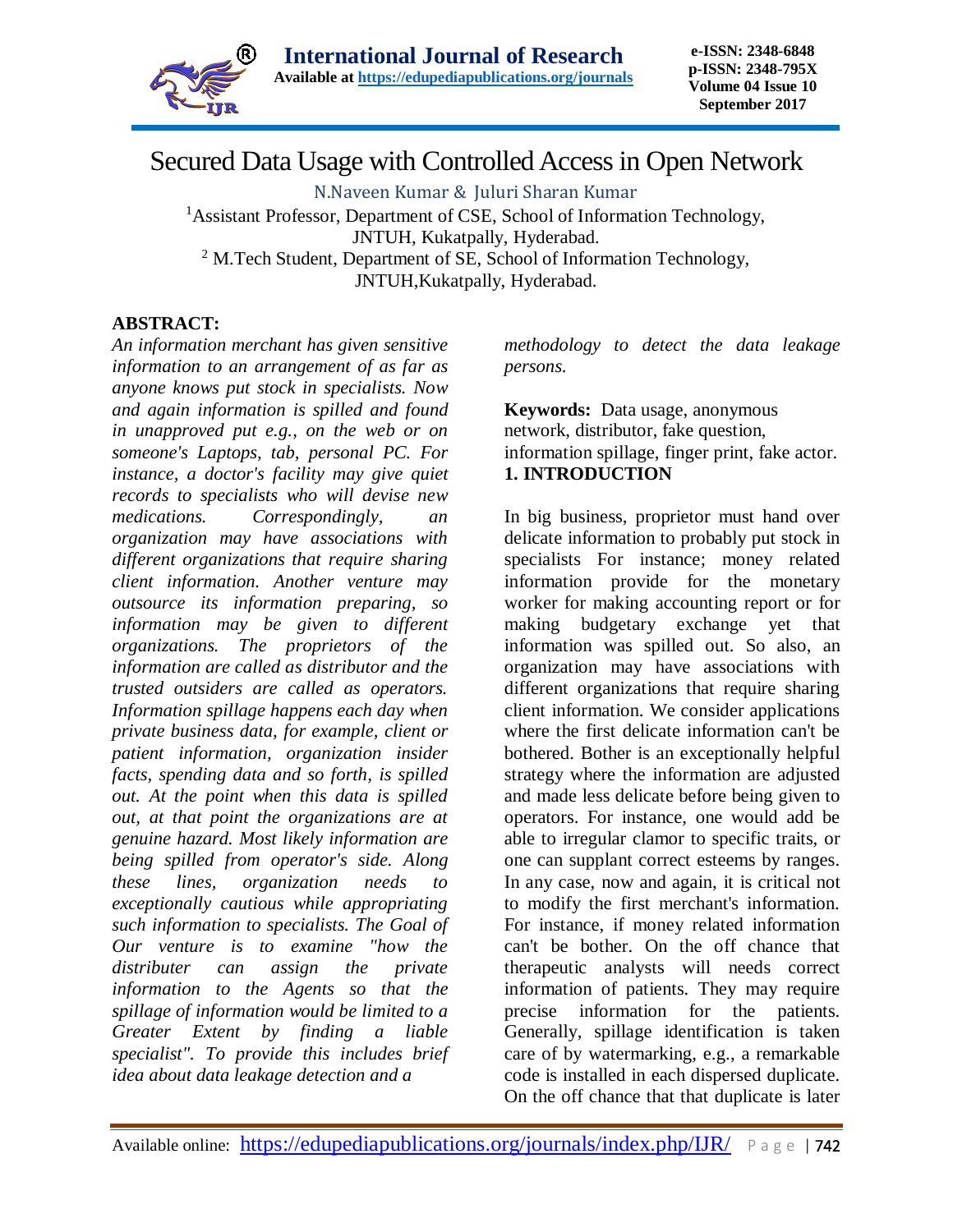

**e-ISSN: 2348-6848 p-ISSN: 2348-795X Volume 04 Issue 10 September 2017**

found in the hands of an illicit gathering, the leaker can be recognized. Watermarks can be extremely helpful sometimes, yet once more, include some alteration of the first information. Furthermore, watermarks can some of the time be broken if the information beneficiary is vindictive. In this paper, we examine unpretentious strategies for recognizing spillage of an arrangement of articles or records.

Security to information is vital when information is given to trusted outsiders. In business handle, delicate information is shared among different workers, business accomplices and clients. Touchy information incorporate budgetary data; quiet data and other data relying upon the business and industry. Sometimes Company have organization with other organization that requires sharing client information. There is probability of spillage of information. In this framework proprietor of information is called wholesaler and put stock in parties as operators. Objective of this framework is to discover which information of merchant's has been spilled and if spilled identify specialist who spilled information.

Customarily for spillage recognition watermarking system was utilized .In that special code is incorporated into merchants' information

In the event that that information is found at unapproved put leaker can be recognized. Yet, watermarking strategy includes change of information. Likewise if information beneficiary is pernicious watermarks can be devastated.

In this framework applications are considered where unique delicate information can't be irritated. In Perturbation strategy information is altered and made less delicate before being given to operators. For instance, one would add be able to irregular clamor to specific traits or one can supplant correct esteems by ranges .In this paper taking after situation is examined: Distributor locate the arrangement of question at an unapproved put subsequent to giving arrangement of protest. Now merchant can expect that information has spilled by operators rather than accumulated by different means.

Information Leakage is a critical worry for the business associations in this inexorably organized world nowadays. Ill-conceived revelation may have genuine outcomes for an association in both long haul and here and now. Dangers incorporate losing customers and partner certainty, discoloring of brand picture, arriving in undesirable claims, and general losing goodwill and piece of the overall industry in the business. To keep from all these undesirable and frightful exercises from happening, a sorted out exertion is expected to control the data stream inside and outside the association. Here is our endeavor to demystify the language encompassing the information spillage aversion methodology which will help you to pick and apply the best appropriate alternative for your own particular business. Spillage depicts an undesirable loss of something which escapes from its legitimate area and Lineage portrays as information stream over different elements that take two trademark, foremost parts (i.e., proprietor and customer). We characterize the correct security ensures required by such an information genealogy instrument toward distinguishing proof of a blameworthy substance, and recognize the

Available online: <https://edupediapublications.org/journals/index.php/IJR/> Page | 743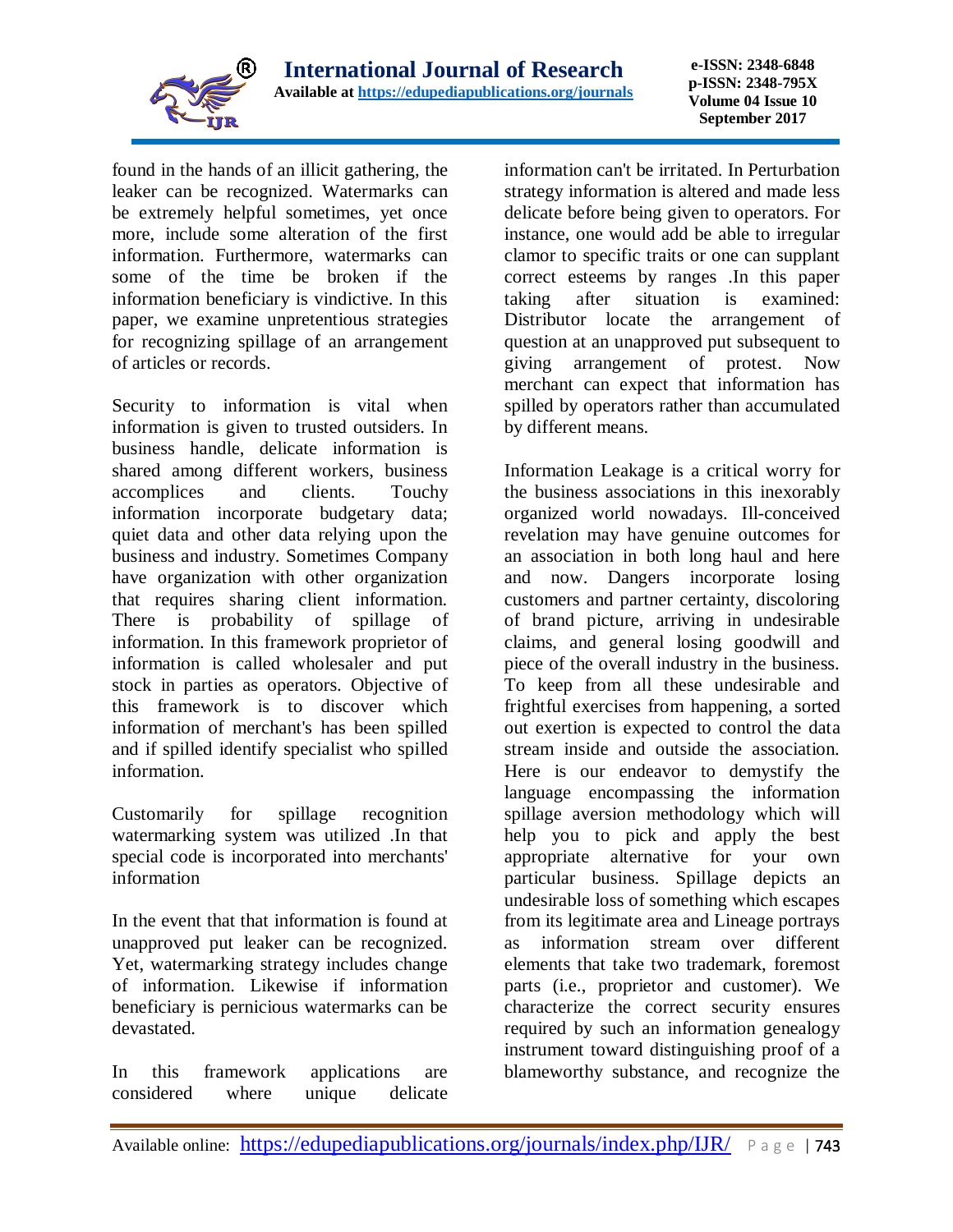

disentangling non-repudiation and trustworthiness presumptions

### **1.1Overview**

The information leakage avoidance in view of the reliability is utilized to survey the trustiness of the specialist. Keeping up the log of every one of specialist's solicitations is identified with the information provenance issue i.e. following the genealogy of items. The information portion system utilized is more applicable to the watermarking that is utilized as methods for setting up unique responsibility for objects. There are additionally unique components to permit just approved clients, to get to the touchy data through get to control arrangements, yet these are prohibitive and may make it difficult to fulfill agent's requests.

 Generally, leakage location is taken care of by watermarking, e.g., a one of a kind code is inserted in each appropriated duplicate. On the off chance that that duplicate is later found in the hands of an unapproved party, the leaker can be recognized. Watermarks can be extremely helpful sometimes, yet once more, include some alteration of the first information. Moreover, watermarks can in some cases be wrecked if the information beneficiary is pernicious. E.g. A clinic may give quiet records to specialists who will devise new medicines. Likewise, an organization may have associations with different organizations that require sharing client information. Another endeavor may outsource its information handling, so information must be given to different organizations. We call the proprietor of the information the wholesaler and the as far as anyone knows confided in outsiders the specialists.

## 1.2 **Security Challenges for the Personal Information:**

This section intends to give a general outline of inquiry systems over encrypted information and their security and protection targets, and after that expand on a plot that can accomplish protection saving multicatchphrase look supporting similarity-based positioning. The part is sorted out as follows. We will present the encoded information seek issue in terms of its issue detailing and survey related works. We will dig into multi-watchword positioned seek, and further enhance query output exactness and search efficiency. We will close this part. Semi-trusted cloud server encrypted data and index Data proprietor look control (trapdoors) Data clients get to control (data decoding keys) Architecture of scrambled information seek issue Overview of Search Over Encrypted Problem Formulation In this subsection, we will briery present the general framework model of the encrypted information look issue, its risk model and hunt protection related requirements in the following. System Model The ordinary members of a safe pursuit framework in the cloud include the cloud server, the information proprietor, and the information client. The information owner outsources the encoded dataset and the relating secure files to the cloud server, where information can be scrambled utilizing any protected encryption method, such as Advanced Encryption Standard (AES), while the safe file is created by some particular seek empowered encryption systems. At the point when an information client needs to question

The outsourced dataset facilitated on the cloud server, First either creates a trapdoor with the watchword of intrigue (connected to most PKC-based pursuit schemes),or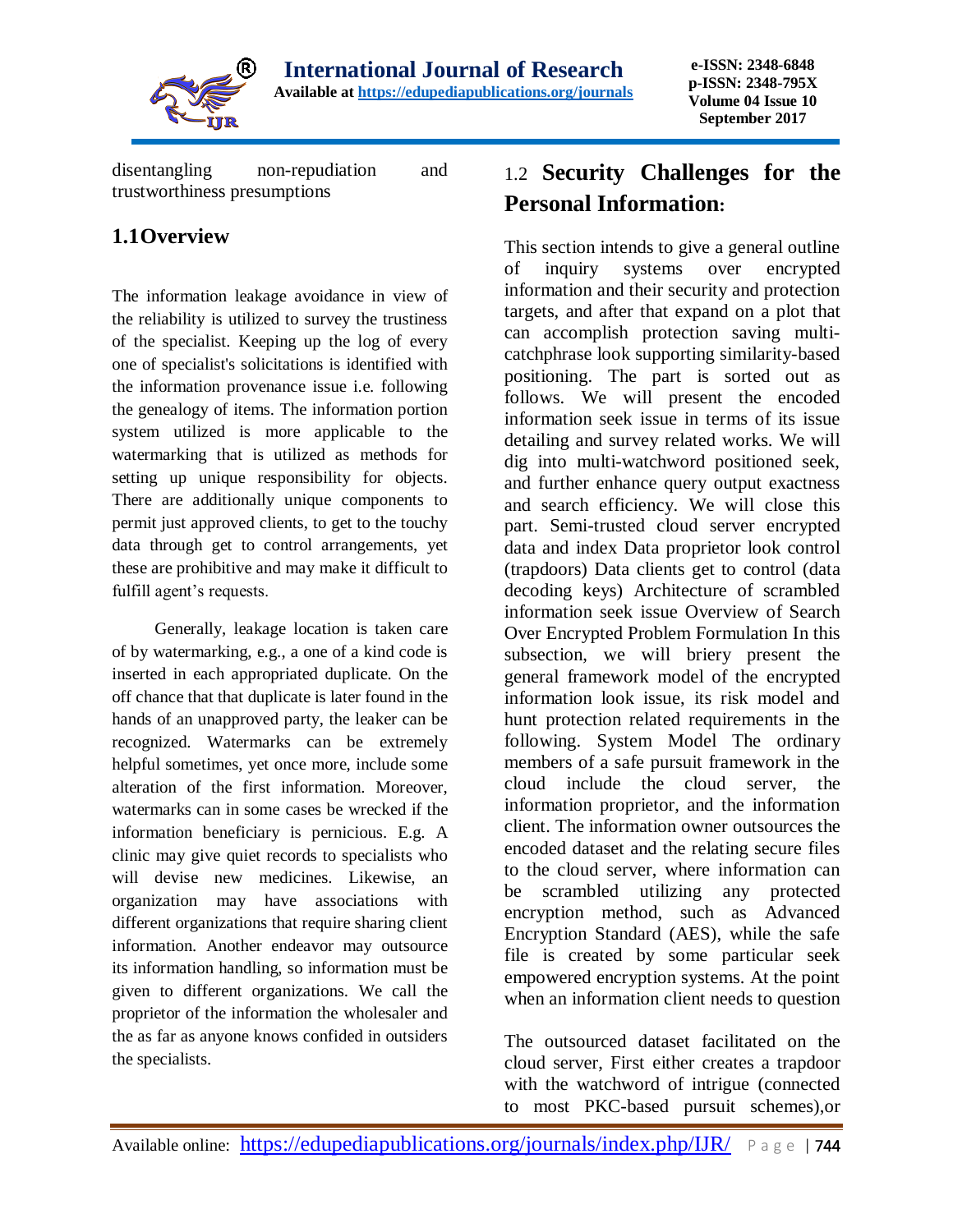

**e-ISSN: 2348-6848 p-ISSN: 2348-795X Volume 04 Issue 10 September 2017**

demands such trapdoor by sending an arrangement of proposed catchphrases to the information owner(in the instance of SKCbased hunt plans). In the last case, after accepting the trapdoor era ask for, the information proprietor builds the trapdoor, and return it to the client. At that point the information client presents the trapdoor to the cloud server. The cloud server will execute the hunt program with the trapdoor as the info, the search results will be sent back to the client. Take note of that here we expect there is preexisting security setting between every client and the information proprietor in this way confirmation between user and information proprietor is as of now set up. The trapdoors can be asked for and returned through a safe channel. The administration of the unscrambling keys of the returned files is an orthogonal issue and has been contemplated independently. Search can be founded on certain hunt criteria and the outcomes be positioned in light of certain ranking criteria so that the server restores all the coordinating archives or just the top-k most significant ones to the client to acknowledge powerful and efficient data retrieval usefulness, and moderate the relating correspondence overhead, where k could be predefined by the client at the trapdoor accommodation time. Threat Model The ordinary risk show that most secure inquiry plans is to view the cloud server as "fair however inquisitive", that is the cloud server "honestly" takes after the assigned convention specification, yet it is "interested" to surmise and investigate information (counting lists) in its stockpiling and message flows received during the convention keeping in mind the end goal to take in extra information. Search Privacy In the writing, numerous protection prerequisites are defined for PKC-based and SKC-based pursuit plans. We briefly present these inquiry protection necessities asfollows.1. Catchphrase Privacy: One of the real security concerns is the means by which to ensure the watchwords of enthusiasm for a client's trapdoor against the cloud server. At the end of the day, cloud server is not ready to gather what the information client is looking. This essential security necessity ought to be satisfied for any substantial encoded information look plot. In spite of the fact that trapdoor era can be performed cryptographically to ensure the inquiry watchwords, the cloud server could recognize the sought catchphrases by opposite side channel assaults, for example, recurrence examination assault. Given the watchword specific record recurrence data (the quantity of reports containing the catchphrase) or the watchword recurrence (the event include of a catchphrase an archive) dispersion data in a specific dataset, it is sufficient for an assailant to out the catchphrase in a trapdoor. See that this security necessity is alluded to as predicate

## **2. Implementation**

It was acquainted in with utilize both Captcha and watchword in a client authentication protocol, which we call Captcha-based Password Authentication (CbPA) convention, to counter online word reference assaults. The CbPA-convention in requires illuminating a Captcha challenge subsequent to contributing a substantial match of client ID and secret word unless a legitimate program treat is gotten. For an invalid combine of client ID and watchword, the client has a specific likelihood to understand a Captcha challenge before being denied get to. An enhanced CbPAconvention is proposed in by putting away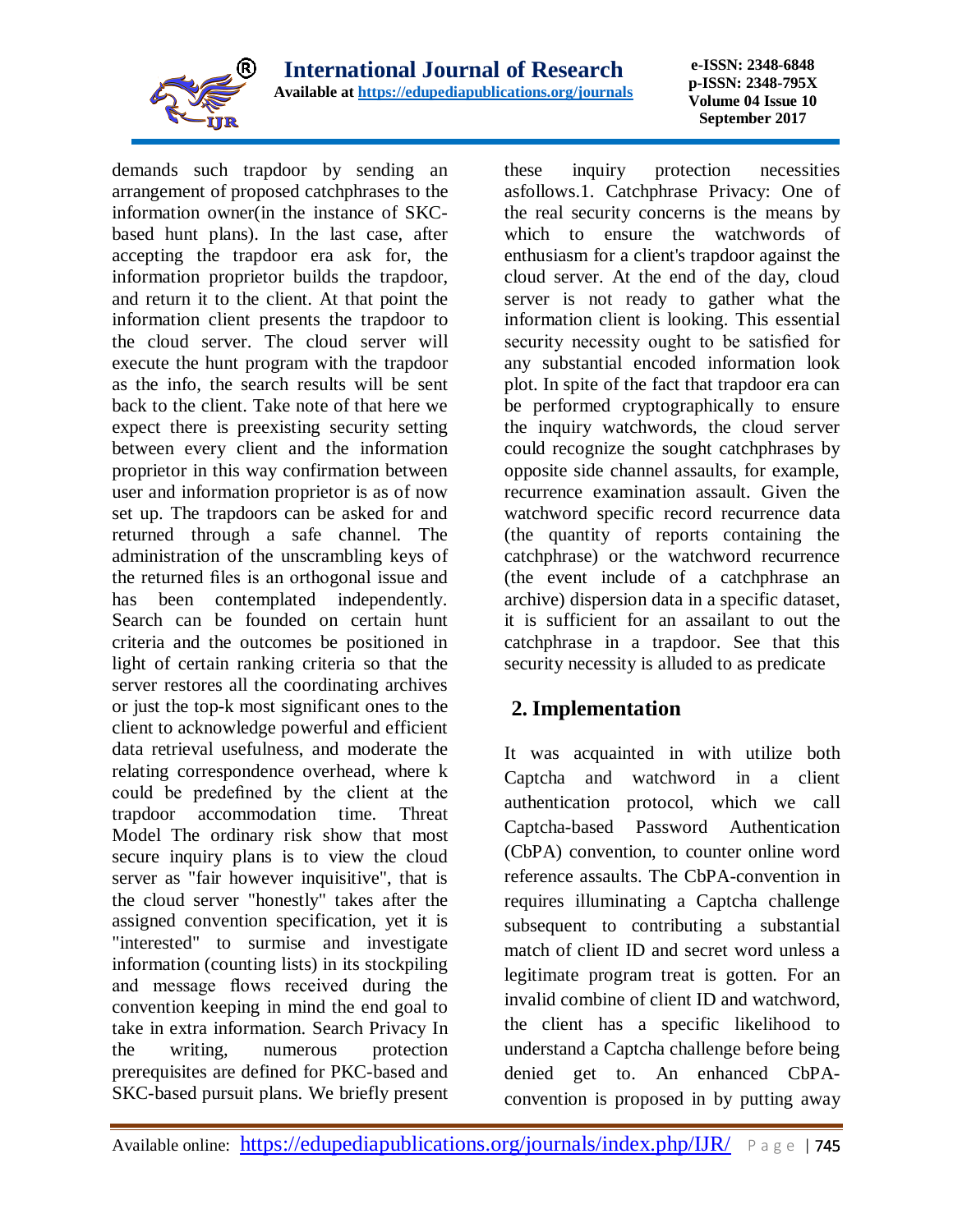

treats just on client trusted machines and applying a Captcha challenge just when the quantity of fizzled login endeavors for the record has surpassed a limit. It is further enhanced in by applying a little edge for fizzled login endeavors from obscure machines however an extensive edge for fizzled endeavors from known machines with a past effective login inside a given time span. Captcha was likewise utilized with acknowledgment based graphical passwords to address spyware ,wherein a content Captcha is shown underneath every picture; a client finds her own pass-pictures from bait pictures, and enters the characters at specific areas of the Captcha beneath every pass-picture as her secret word amid verification. These specific areas were chosen for every pass-picture amid watchword creation as a part of the secret word. Inthe aboveschemes,Captchais anindependententity,used together with a content or graphical secret key. Despite what might be expected, a CaRP is both a Captcha and a graphical secret key plan, which are inherently joined into a solitary substance.

Captcha is utilized to ensure delicate client contributions on an untrusted customer. This plan ensures the correspondence channel amongst client and Web server from keyloggers and spyware, while CaRA is a group of graphical secret word plans for client confirmation. The paper did not present the idea of CaRA or investigate its rich properties and the plan space of an assortment of CaRA instantiations.

so on.

#### **4. Conclusion:**

Ideally there would be no compelling reason to hand over touchy information to operators that may unconsciously or perniciously spill it. What's more, regardless of the possibility that we needed to hand over delicate information, ideally we could watermark each question so we could follow its starting points with outright conviction. In any case, much of the time we should surely work with operators that may not be 100% trusted, and we may not be sure if a spilled protest originated from a specialist or from some other source, since specific information can't concede watermarks.

Ideally there would be no compelling reason to handover touchy information to operators that may accidentally or perniciously spill it. What's more, regardless of the possibility that we needed to hand over delicate information, ideally we could watermark each question so we could follow its inceptions with supreme conviction. In any case, as a rule we should undoubtedly work with operators that may not be 100% trusted, and we may not be sure if a spilled question originated from a specialist or from some other source, since specific information can't concede watermarks. Regardless of these troubles, we have demonstrated it is conceivable to survey the probability that a specialist is in charge of a release, in view of the cover of his information with the spilled information and the information of different operators, and in view of the likelihood that items can be "speculated" by different means. Our model is moderately basic, however we trust it catches the fundamental exchange offs. The calculations we have introduced actualize an assortment of